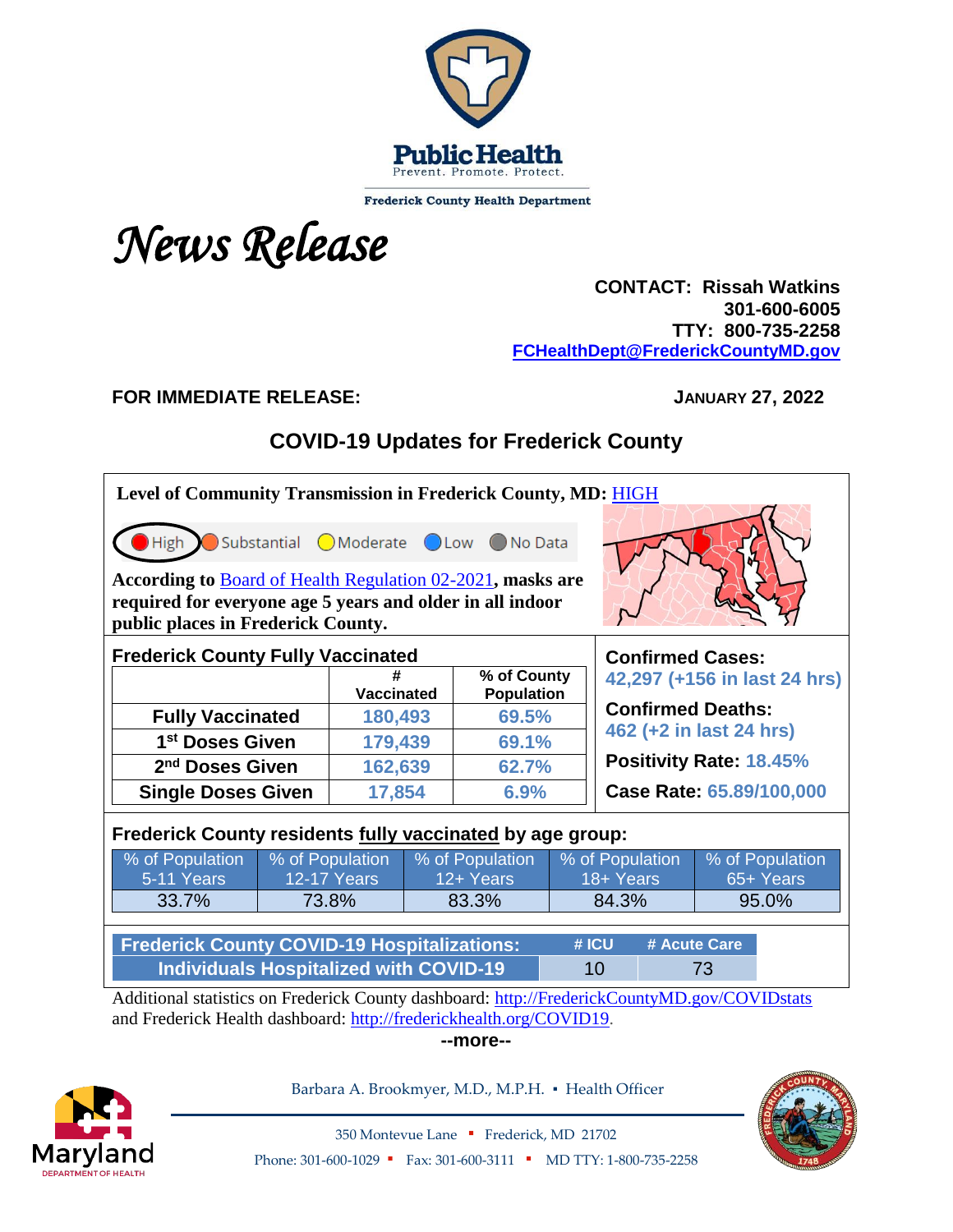

#### **Page 2/COVID Update**

# **Free KN95 Mask Distribution**

Frederick County Health Department has been distributing masks to high risk congregate facilities and locations, and working with multiple communities, partners and departments within Frederick County Government to ensure a fair and equitable distribution of KN95 masks to our Frederick County residents.

KN95 masks are available for Frederick County residents to pick up at Frederick County Public Library branches starting on Friday\*, January 28 during regular business hours.

- o Masks are free!
- o **Masks are limited to one pack per household**. Each pack contains 5 masks.
- o Visit [fcpl.org](https://www.fcpl.org/) for library branch hours and locations. Masks will be located just inside the entrance of each branch library.
- o You do not need a library card to pick up masks.

Nearly 100,000 masks are available and should be in stock for some time. We will provide updates on this website and social media when all masks have been distributed.

\*Edward F. Fry Memorial Library at Point of Rocks, Emmitsburg Branch Library, and Myersville Community Library are NOT open on Fridays, but will be open and have masks available starting Saturday, January 29.

The CDC recommends using KN95 masks over other types of face coverings to help maximize your protection against COVID-19. Consider upgrading your masks to KN95s, especially if you work in a job with high public contact or shared work spaces. It is important to check that it [fits](https://www.cdc.gov/coronavirus/2019-ncov/your-health/effective-masks.html) snugly over your nose, mouth, and chin.

Most publicly available respirators are disposable and should be discarded when they are dirty, damaged, or difficult to breathe through. For more information, check out the [CDC page about types](https://www.cdc.gov/coronavirus/2019-ncov/prevent-getting-sick/types-of-masks.html)  [of masks.](https://www.cdc.gov/coronavirus/2019-ncov/prevent-getting-sick/types-of-masks.html)



Updates will be provided on [FrederickCountyMD.gov/Masks.](http://frederickcountymd.gov/Masks)

#### **--more--**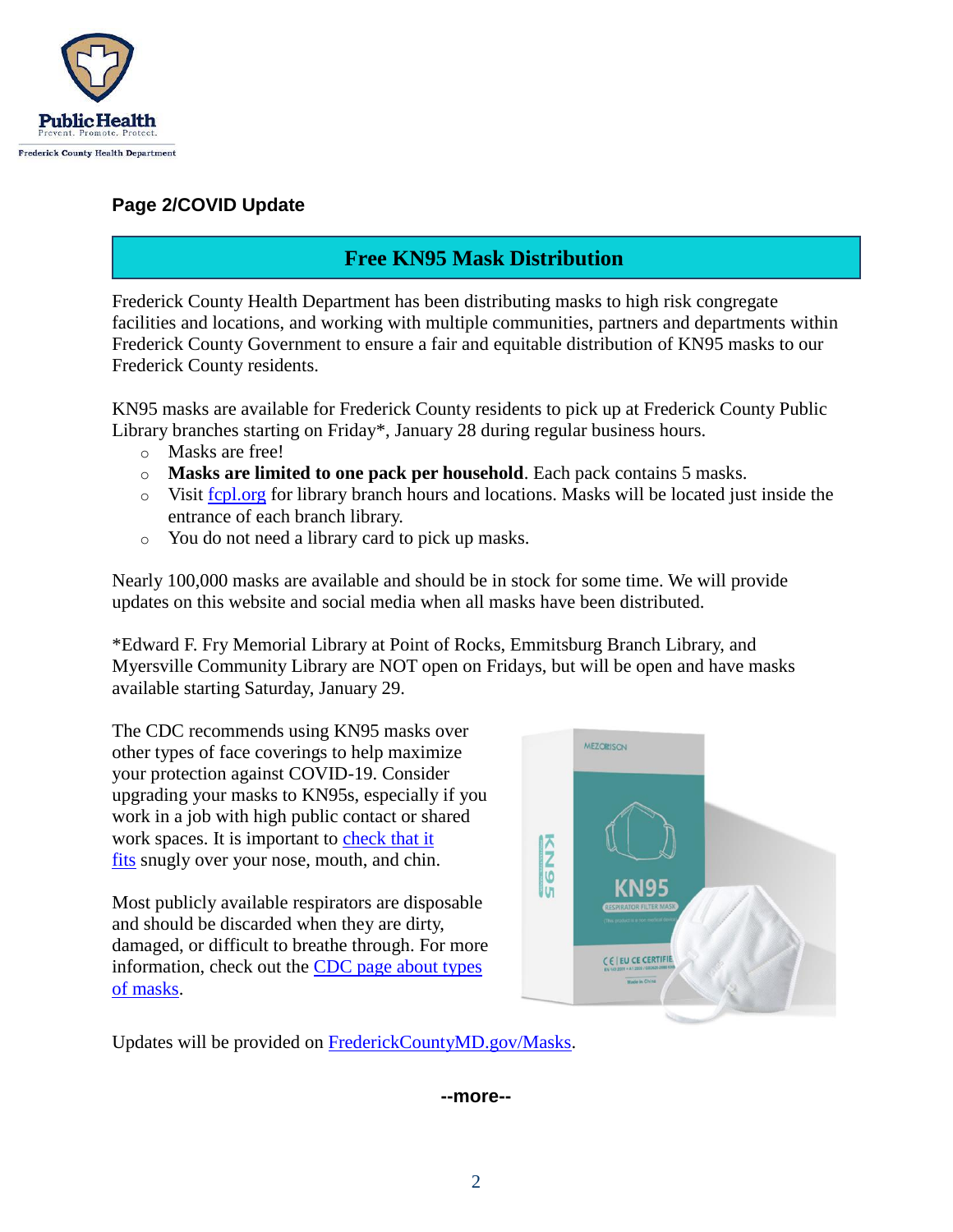

### **Page 3/COVID Update**

# **Order Your Test Kits**

Every home in the United States is eligible to order four free at home COVID-19 rapid antigen tests. Orders will usually ship in 7-12 days. These tests give results within 30 minutes (no lab drop-off required).

COVID-19 self-tests (also referred to as home tests or over-thecounter tests) are one of many risk-reduction measures, along with [vaccination,](https://www.cdc.gov/coronavirus/2019-ncov/vaccines/your-vaccination.html) [masking,](https://www.cdc.gov/coronavirus/2019-ncov/prevent-getting-sick/masks.html) and physical distancing, that protect [you and others](https://www.cdc.gov/coronavirus/2019-ncov/prevent-getting-sick/prevention.html) by reducing the chances of spreading COVID-19.

Self-tests can be taken at home or anywhere, are easy to use, and produce rapid results. You can use self-tests, regardless of vaccination status, or whether or not you have symptoms.



Follow all the manufacturer's instructions for performing the test. Order your test kits at [covidtests.gov.](http://covidtests.gov/)

# **Report Self-Test Positives**

If you test positive for COVID-19 with an at-home test kit, please report your result to [covidlink.maryland.gov/selfreport.](https://covidlink.maryland.gov/selfreport) You will need a cell phone number to report your result. This portal is for Maryland residents only.

# **Board of Health Update**

The next Board of Health meeting is scheduled for Thursday, February 3, 2022 at 6pm. The agenda will be available at [https://frederickcountymd.gov/BoardofHealth.](https://frederickcountymd.gov/BoardofHealth)

The meeting will be broadcast live on FCG TV, cable channels 19 and 1085, online at [www.FrederickCountyMD.gov/FCGTV,](http://www.frederickcountymd.gov/FCGTV) or by calling 855- 925-2801, and provide the meeting code 8751.



**--more--**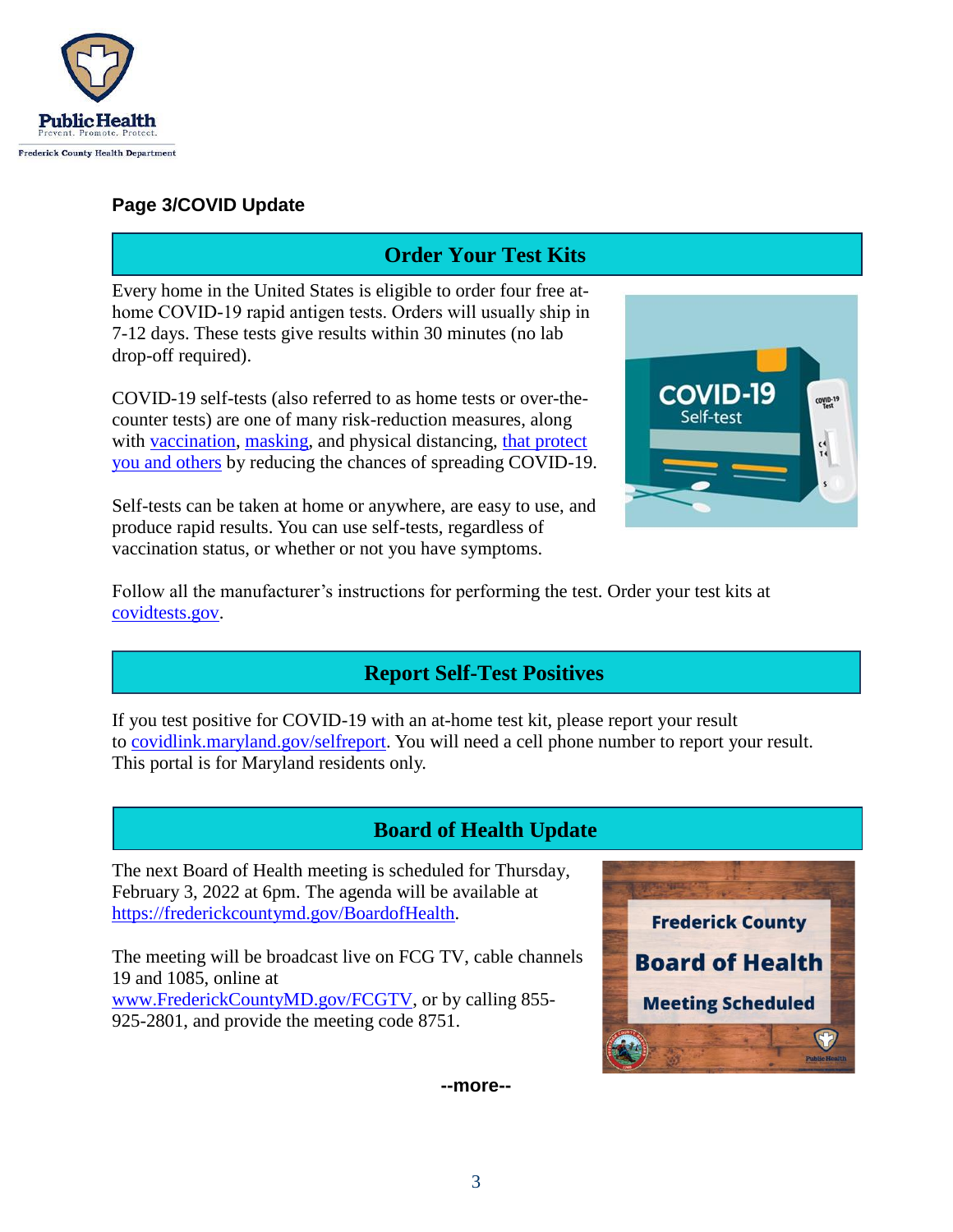

## **Page 4/COVID Update**

## **Frequently Asked Questions from Maryland Department of Health**

#### **How can you tell the difference between COVID-19 and flu symptoms?**

Influenza (flu) and COVID-19 are both contagious respiratory illnesses, but they are caused by different viruses.

#### Similarities:

Both COVID-19 and flu can have varying degrees of symptoms, ranging from no symptoms (asymptomatic) to severe symptoms. Common symptoms that COVID-19 and flu share include:

- Fever or feeling feverish/having chills
- $\bullet$  Cough
- Shortness of breath or difficulty breathing
- Fatigue (tiredness)
- Sore throat
- Runny or stuffy nose
- Muscle pain or body aches
- Headache
- Vomiting
- Diarrhea
- Change in or loss of taste or smell, although this is more frequent with COVID-19.

It's difficult to tell the difference between flu and COVID-19 just by looking at the symptoms alone because they have some of the same symptoms. **That's why testing is needed to tell what the illness is and to confirm a diagnosis.**

There are more than 310 testing sites available throughout Maryland. Location, contact, and scheduling information for many of the COVD-19 test sites in Maryland can be found a[t](https://coronavirus.maryland.gov/pages/symptoms-testing) [covidtest.maryland.gov.](https://coronavirus.maryland.gov/pages/symptoms-testing)

#### **Did you miss last week's questions?**

You can find out the answer to other trending COVID-19 vaccination questions at covidLink [Trending Questions and Answers.](https://covidlink.maryland.gov/content/faqs/#trending) Be sure to check out [covidLINK](https://covidlink.maryland.gov/content/) for even more information on the COVID-19 vaccine, testing, and contact tracing.

#### **--more--**